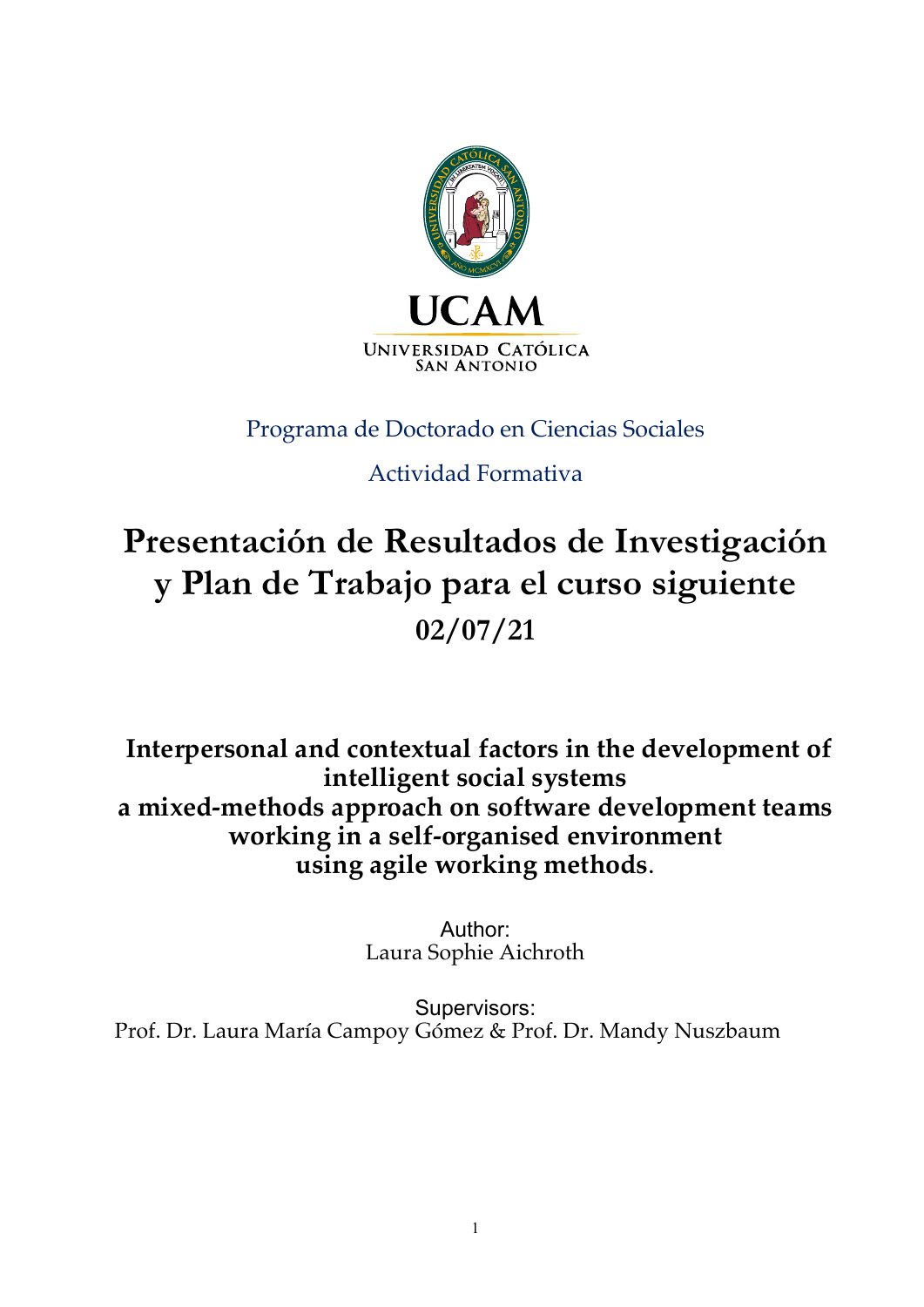# **Abstract**

This report of the research results gives insights into the progress, status, and plans of the dissertation project, which started in October 2019. It consists of two major parts: firstly, the status of the dissertation project in July 2021 will be given, including an overview of the activities done in the second year. Furthermore, an overview of the three conducted studies will be provided. Secondly, this report gives a preview of the planned activities for the third year. The initial title is a working title, and there will be a request for modification at the end to the Committee. It is the case since the focus of this dissertation project shifted in agreement with the supervisors to quantitative measures of the perception of members of software product development teams at work.

**Keywords:** Work and organisational psychology, organisational development, software product development

## **1 Introduction**

Being innovative is essential when aiming to remain successful and thrive globally (Brand et al., 2021; Brem & Nylund, 2021). Technological innovations positively influence organisations, whereby technology organisations experience high competition (Heinze & Heinze, 2020; Jahanshahi et al., 2020). With increasing changes in modern organisations and their environments, continuous learning and innovations are becoming increasingly important to stay competitive. Furthermore, organisations are dependent on capable individuals and multi-disciplinary teams since teamwork promotes individual participation, the willingness to try, learning motivation, loyalty, and creativity. Those effects are relevant for high performance, change, and innovation and essential for the success of a team and the whole organisation (Brodbeck, Anderson & West, 2000b). Thereby, optimal working conditions benefit employees and organisations alike (Ilies et al., 2017).

Overall, there is an increasing importance of technological solutions, which sets the focus of this dissertation project on members of software product development teams. Furthermore, the influence of disruptive technologies on the innovation climate and the ongoing cultural challenges supports the importance of this target group (Newman et al., 2020; Thorgren & Caiman, 2019). Therefore, this dissertation project aims to examine the perception of members of software product development teams at work. The research is based on three multi-organisation studies in Germany.

This report of the research results and progress contains the current state in 2021, including an overview of the status of the activities, which were started or finished in the second year of the dissertation project. Furthermore, insights will be given into the three conducted studies within the dissertation project. Afterwards, an outlook will be provided on the planned activities for the third and final year and the upcoming focus.

#### **2 Project status 2021**

The following chapter will give an overview of the completed activities and the development in 2020 and 2021. Furthermore, insights will be delivered into the status of the three studies of the PhD project.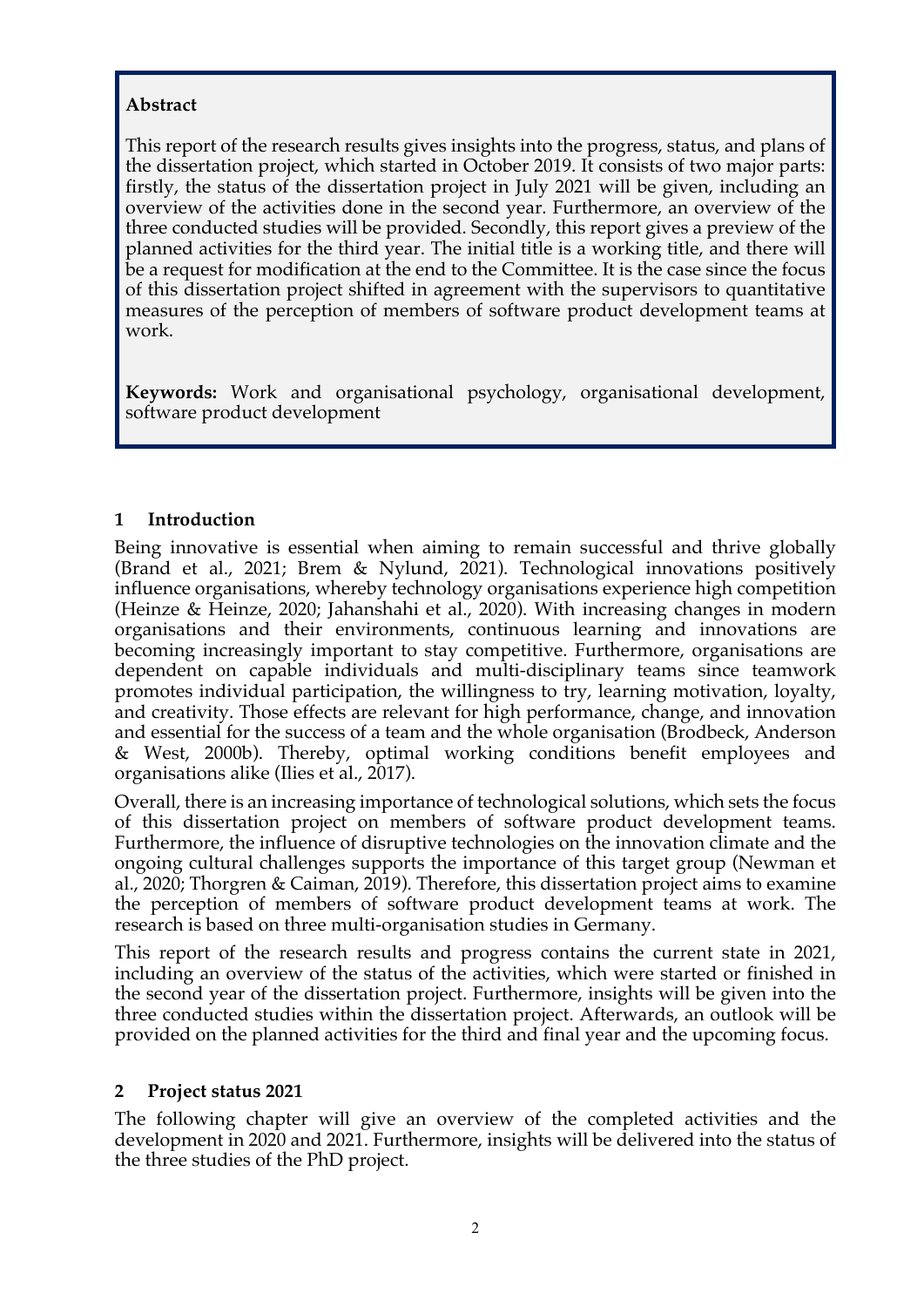# **2.1 Status of activities**

In the second year of the PhD program, the following activities are started, respectively completed:

- **Activity 2: Research Seminars II** offered by FOM was attended in 2019 and 2020
- **Activity 3: Review of a relevant scientific article** was presented to the FOM in 2019.
- **Activity 4: Presentation of a communication in a National Congress** was given in 2020 at the 3rd International Conference on Modern Research in Social Sciences (ICMRSS) in Munich, Germany.
- **Activity 5: Presentation of a poster in an International Congress** was given in 2019 at the International Scientific Conference Modern Economy, Smart Development at the University of Sopron, Hungary.
- **Activity 6: Scientific article** is submitted to the International Journal of Innovation and Technology Management with the title "Do you feel it? The Relationship between the Perceived Team Climate for Innovations and the Experience of Flow and Worry". The paper is based on the research results of the first study.
- **Activity 7: Doctoral Workshop** offered by UCAM was attended in 2020.
- **Activity 8: Presentation of own Research Results and the Research** Plan was done in 2020, with this in 2021, and will be continued in 2022.

# **2.2 Development in 2020 and 2021**

The main effort in the second year went into fulfilling the started or missing activities and designing, conducting, and evaluating the second and third studies. The target group is members of software product development teams.

#### **2.3 Study 1 – Is there a relationship between the perceived team climate for innovations and the experience of flow and worry for members of software development teams?**

The research interest of the first study was the climate for innovation and the experience of flow and worry of team members of software product development teams during work. Companies strive to create an environment that is conducive to the development of innovations. Numerous studies have already been conducted on the conditions and positive correlations of the climate for innovation - but hardly any connection with the experience of flow and adverse personal effects (Newman, 2020; Brodbeck et al., 2000; Csikszentmihalyi, 1999; Anderson & West, 1998). Due to prior research on flow experience, this study examined whether team size had a moderating effect. The first study data have been cleaned and analysed  $(N = 323)$ , and the according paper is submitted to a journal that fulfils UCAM requirements.

#### **3.2.1 Study 2 – Does the perceived climate for initiative mediate the relationship between transformational leadership and the climate for psychological safety for members of software development teams?**

Due to the first study results, the second study focused on the perceived leadership climate and the extent of perceived psychological safety and climate for initiative  $(N =$ 121). Transformational leadership means leading through intrinsic motivation with vision, encouragement, trust, values, and competence (Carless et al., 2000). Like pretty much all leadership styles, this one is not entirely uncritical (e.g., Siangchokyoo et al., 2020; Banks et al., 2016), but it is most suitable for the work context of interest, since in the field of software product development, for example, a lot of leadership is about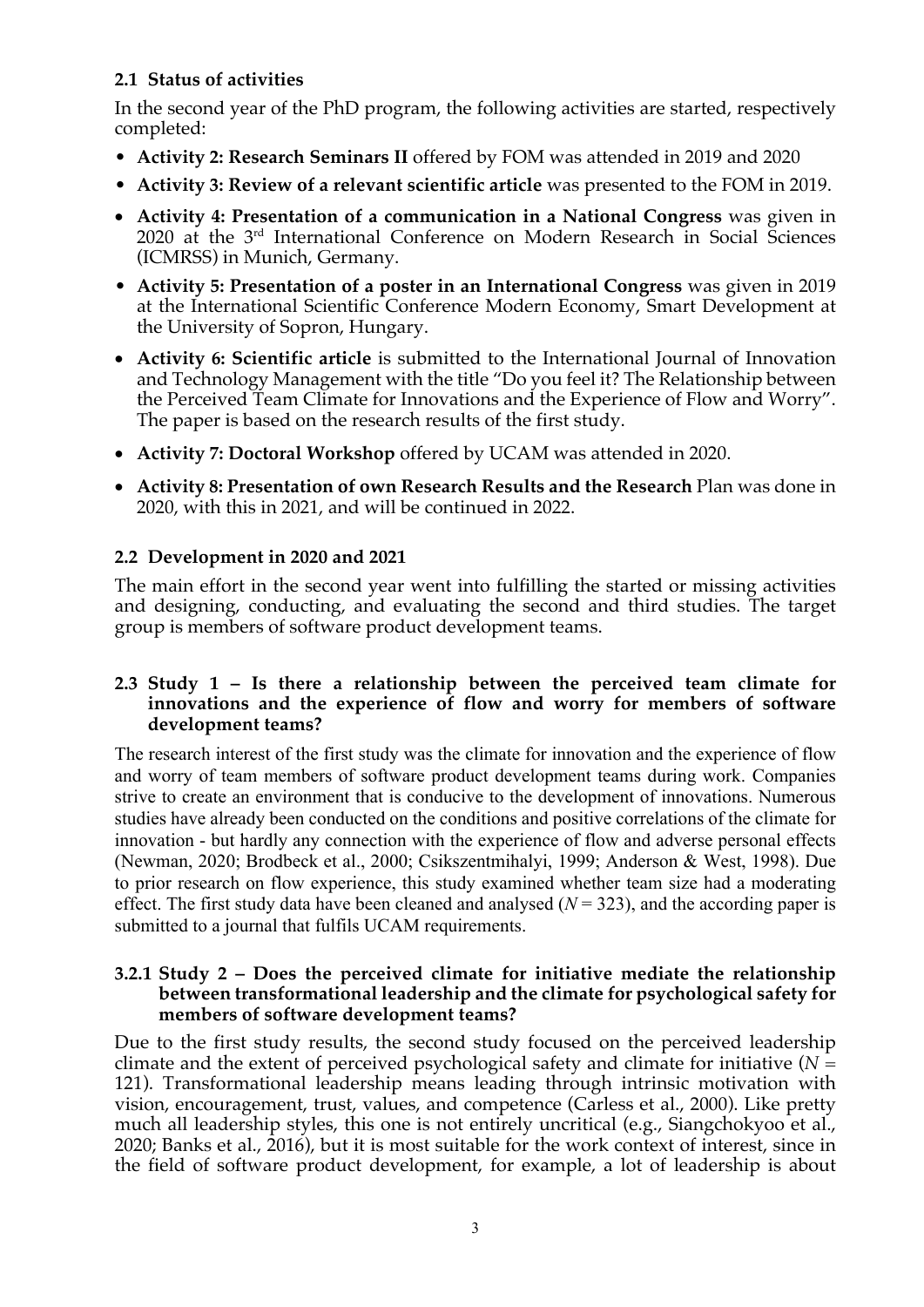vision and delegation. The concept of psychological safety implies that otherness is tolerated, mistakes are not used against anyone, there is a sense of being able to ask for help and take risks, a mutual appreciation of skills and talents, and being able to raise problems and complex issues (Baer & Frese, 2003; Edmondson, 1999). Initiative means, among other things, setting a focus on solutions instead of problems, wanting to achieve goals, or implementing ideas (Baer & Frese, 2003; Frese et al., 1997).

The second study investigated the relationship between perceived leadership and the experienced climate for psychological safety and whether this relationship is mediated by a perceived climate for initiative (Baron & Kenny, 1986).

#### **3.2.2 Study 3 – Is the relationship between the perceived team-centric transformational leadership and individual team members' learning mediated by teamwork quality for software development teams?**

Continuing the findings and needed contribution of the second study, the third study focused on the perception of members of software product development teams on leadership, the quality of teamwork, and individual learning. The results will support the scientific state of research and provide recommendations for action for organisations. Currently, the results are cleaned and analysed  $(N =$  approx. 200). Furthermore, this paper contributes to Mathieu et al. (2019) and their theory of teams as complex systems with the approach to examining mediating variables.

## **3 Outlook for 2021 until 2022**

The following chapter will briefly review the planned activities and the development from 2021 until 2022.

# **3.1 Planned activities**

In the third year of the PhD program, the following missing activities are planned, besides the activities that are already started:

• **Activity 1: Research Seminar I** offered by UCAM will be attended in July 2021

#### **3.2 Upcoming focus**

The following months will focus on writing and finishing the monography, which is planned to be handed in in March 2022.

#### **4 Conclusion**

Until now, the dissertation project is in time and close agreement and contact with the supervisors. Therefore, currently, there is no risk in sight for the dissertation project to be finished in time as planned. Most of the activities are completed, the missing activities are started or planned. The focus of the following months is on putting all written text parts together and writing the monography.

#### **5 References**

Anderson, N. R., & West, M. A. (1998). Measuring climate for work group innovation: development and validation of the team climate inventory. *Journal of Organizational Behavior*, *19*(3), 235258. https://doi.org/10.1002/(SICI)1099–1379(199805)19:3%3C235::AID-JOB837%3E3.0.CO;2-C